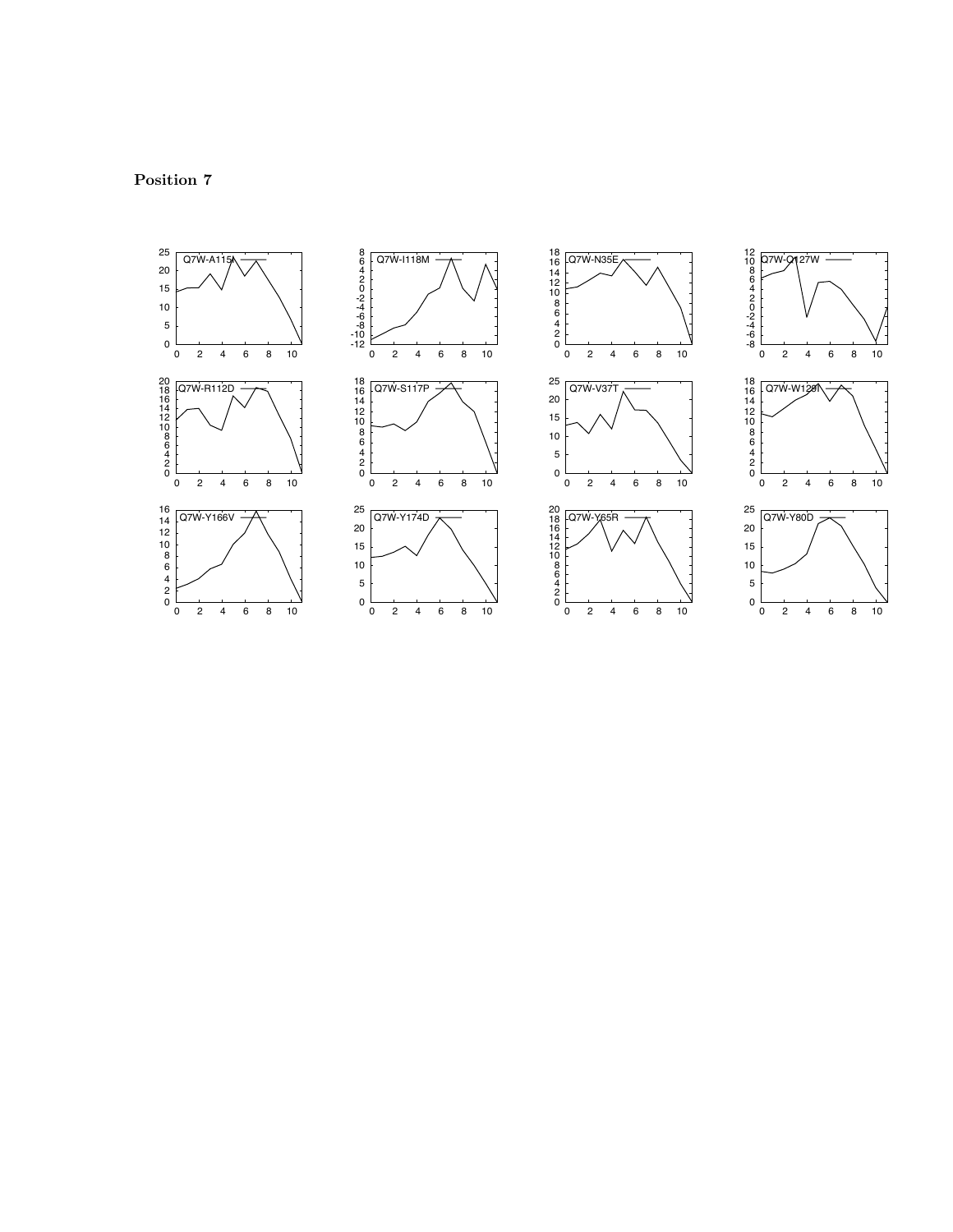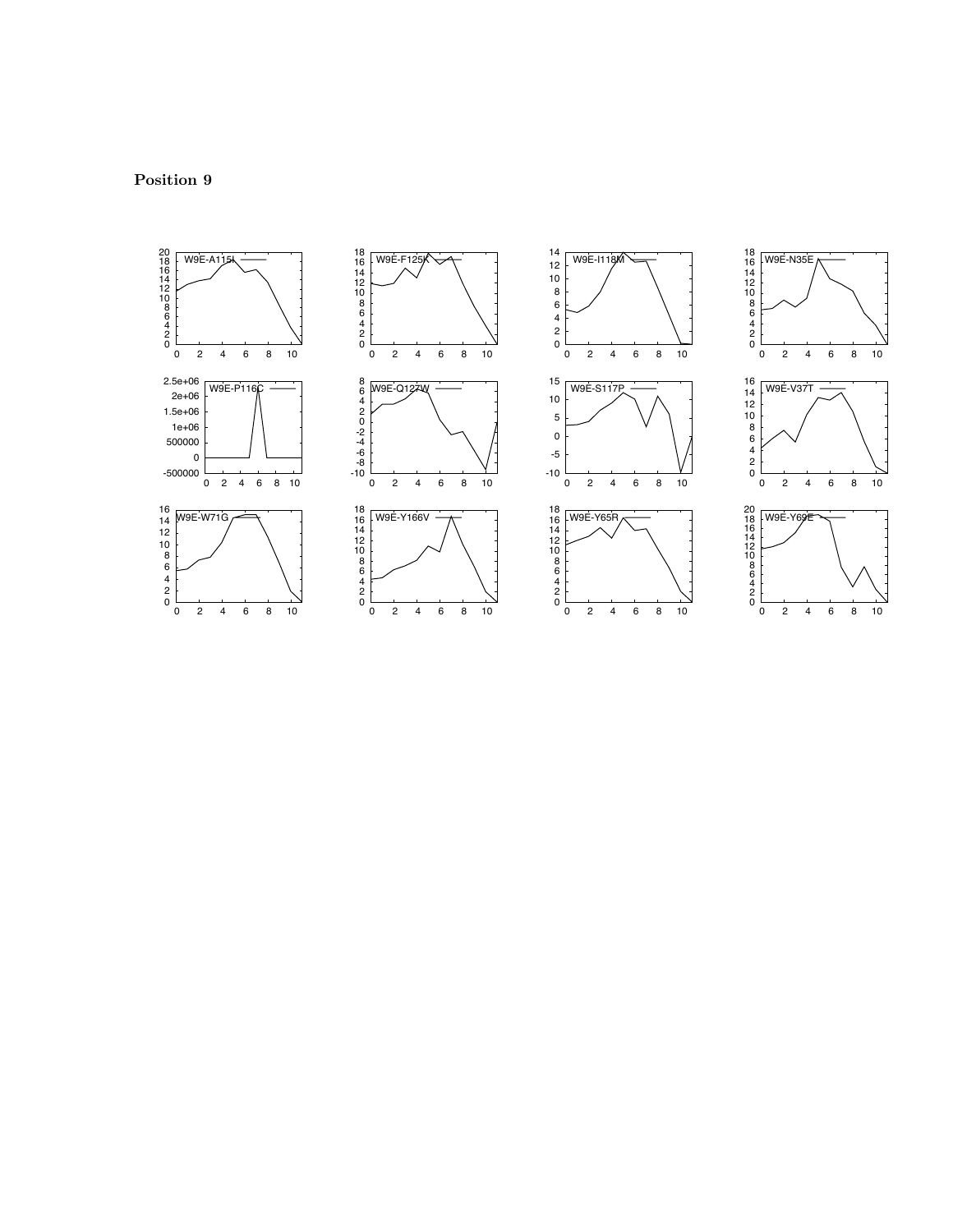





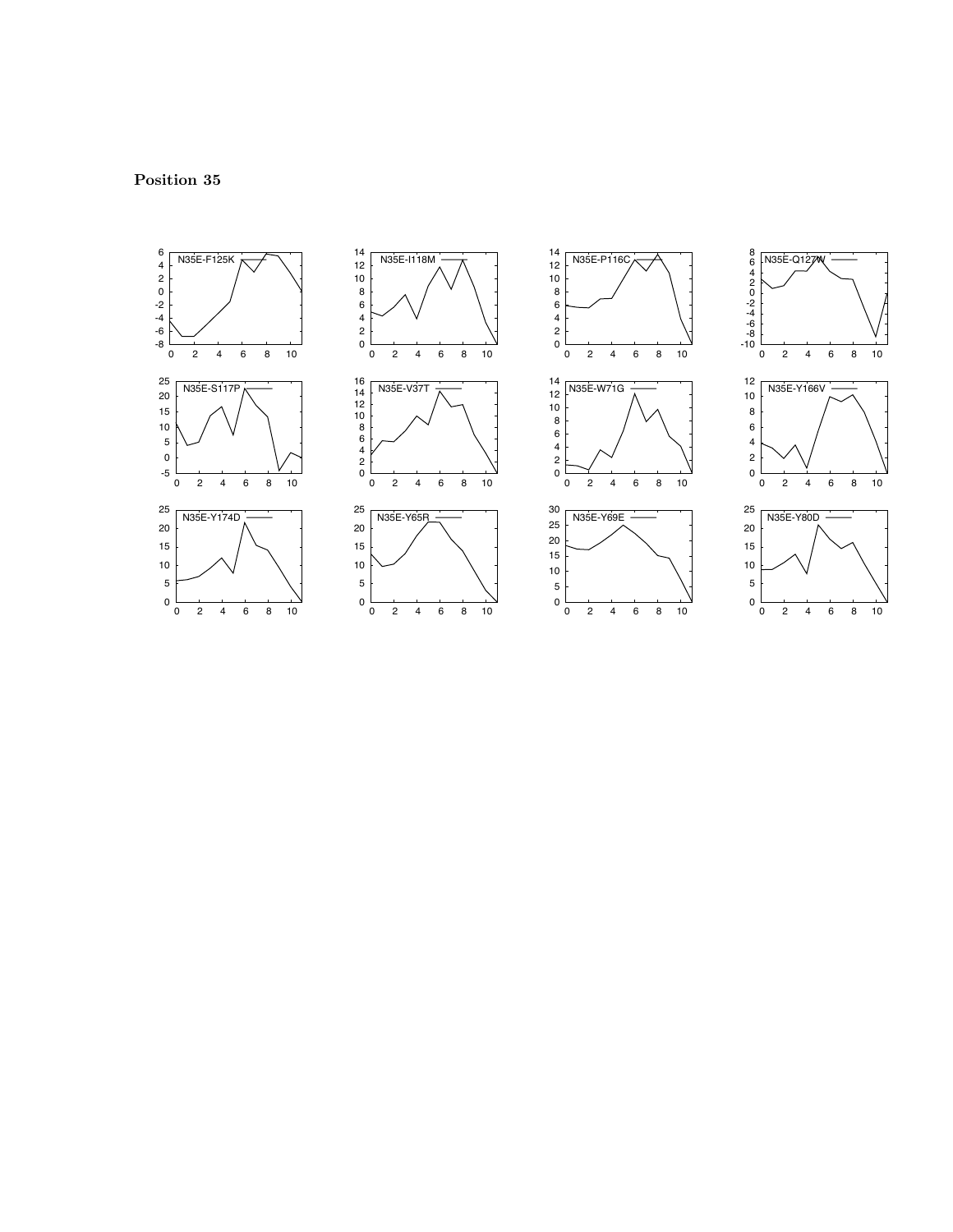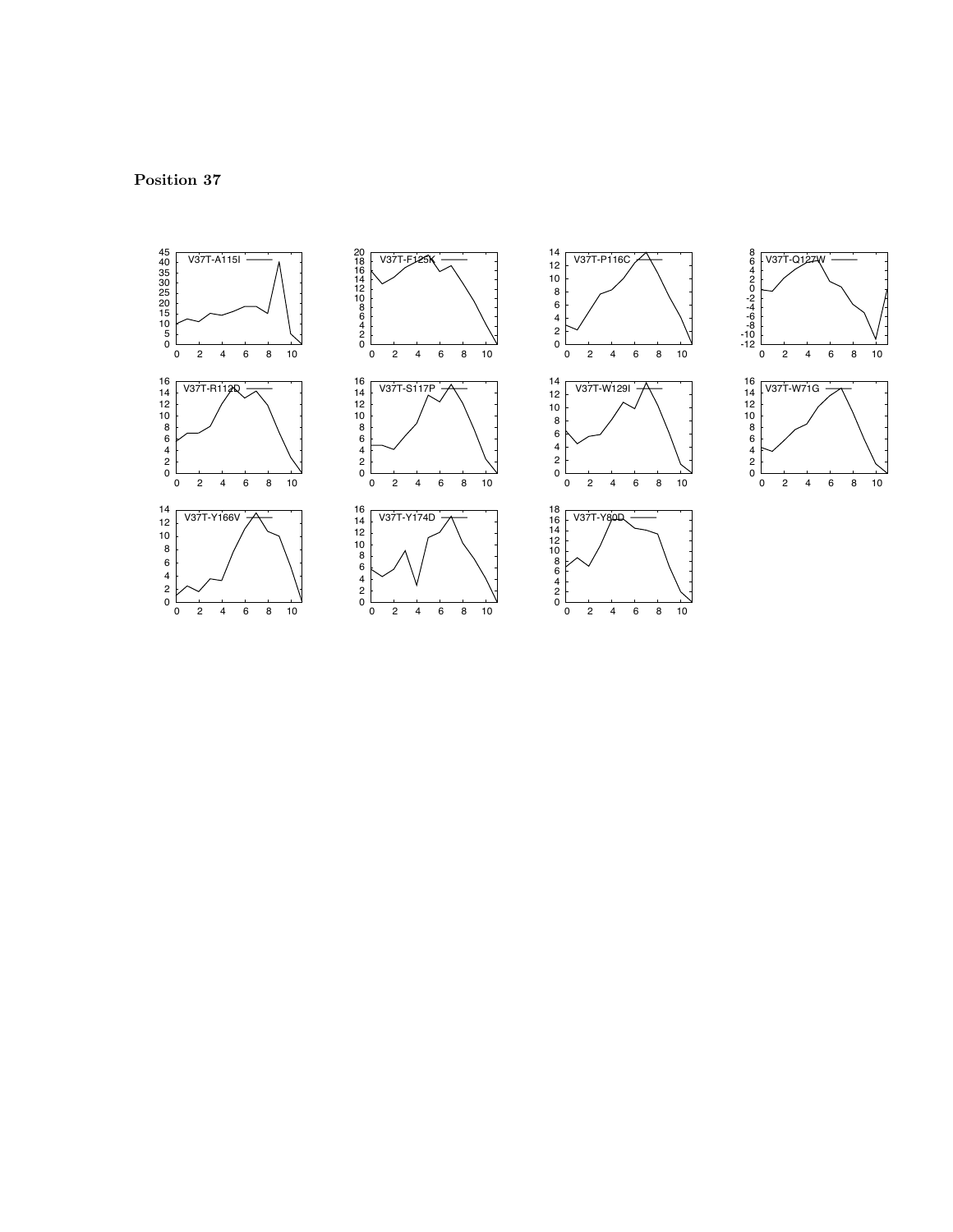



0 2 4 6 8 10



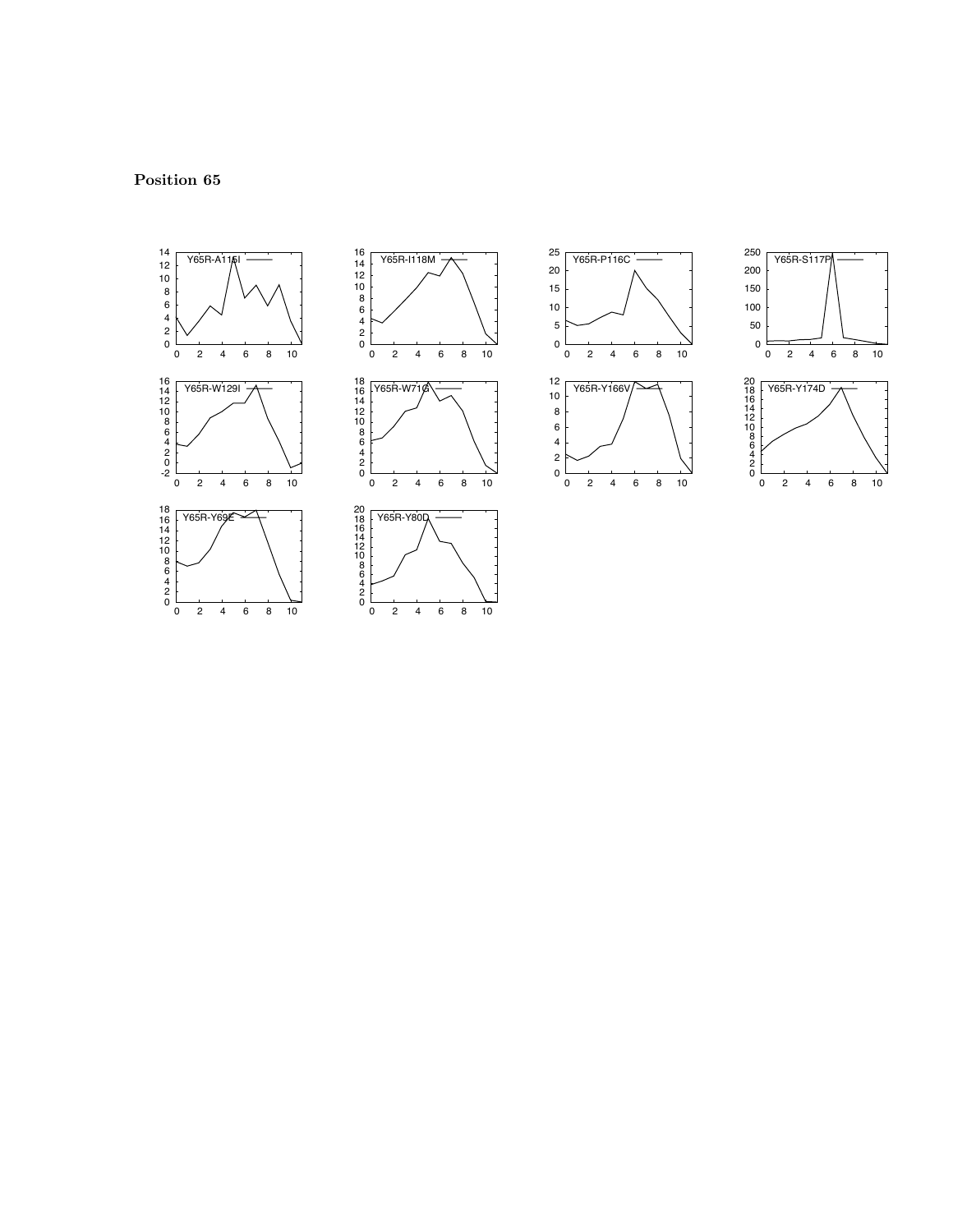





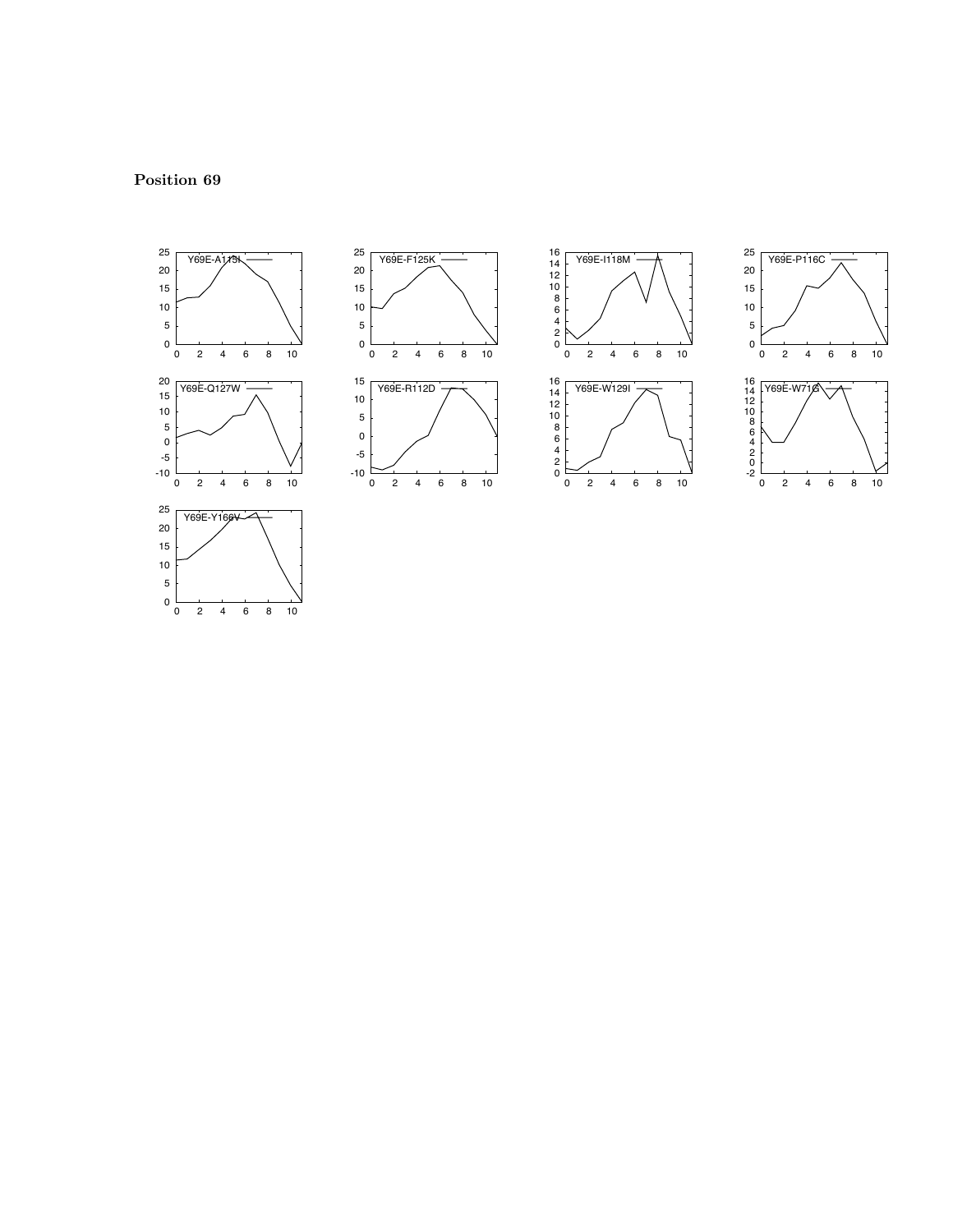Position 71

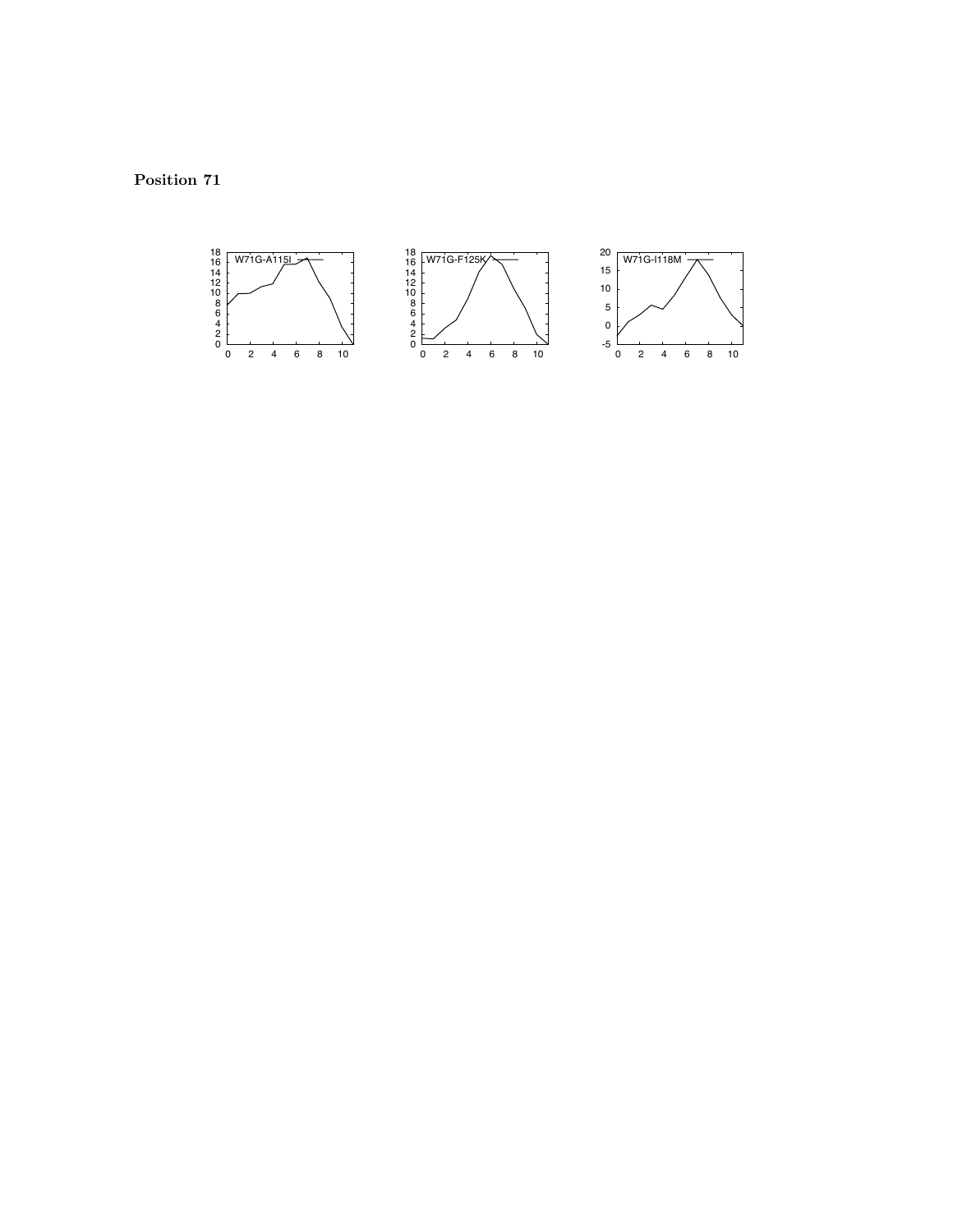





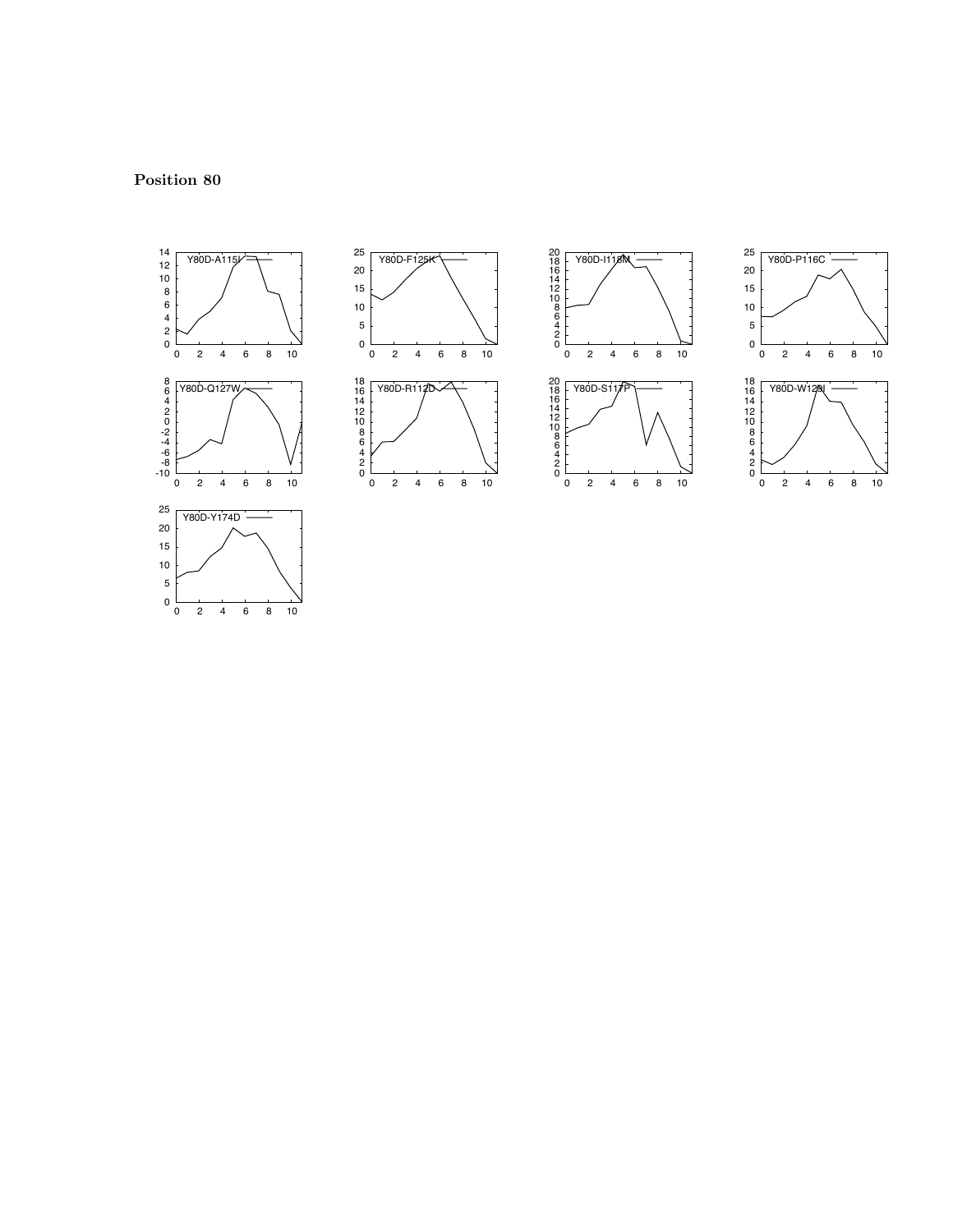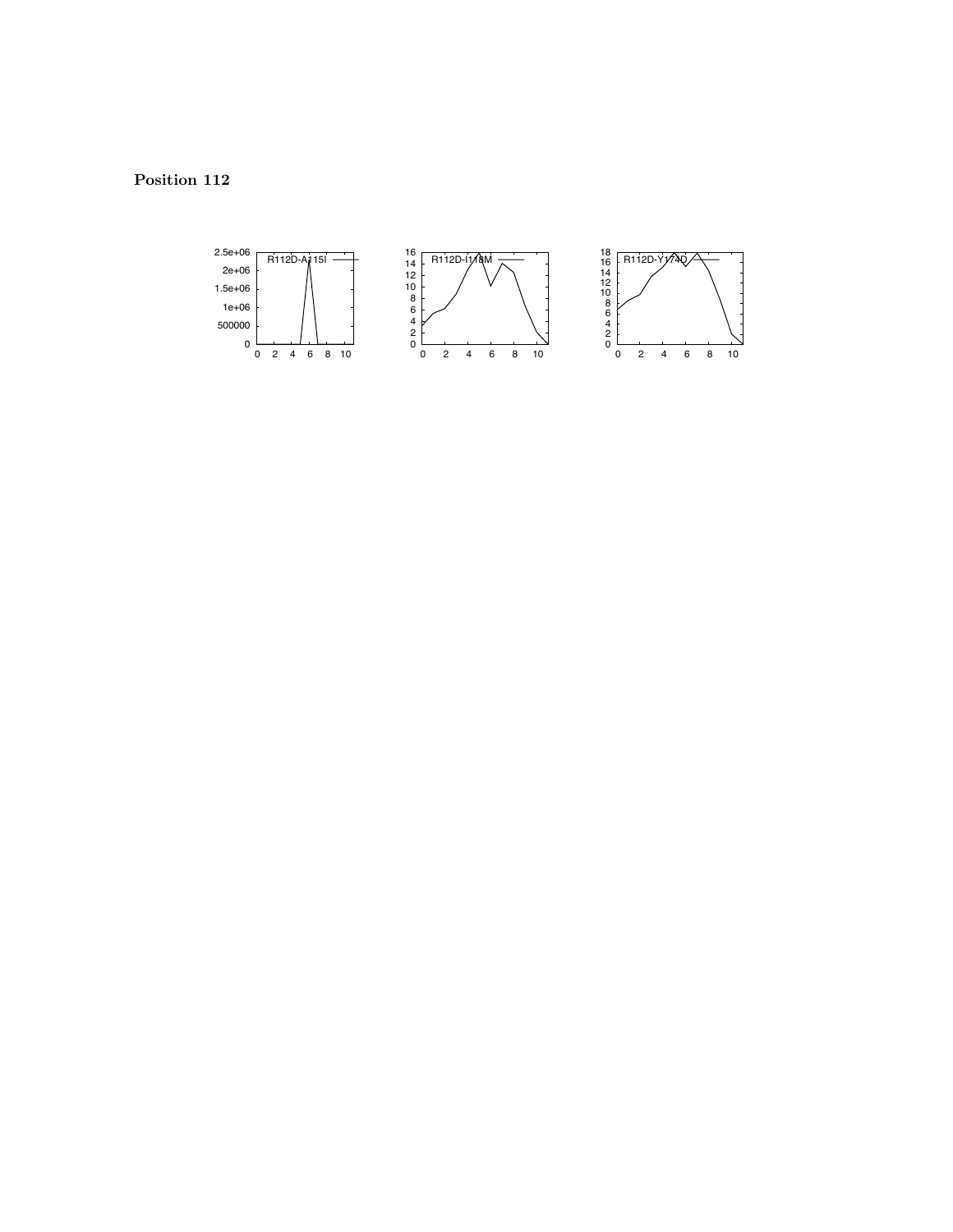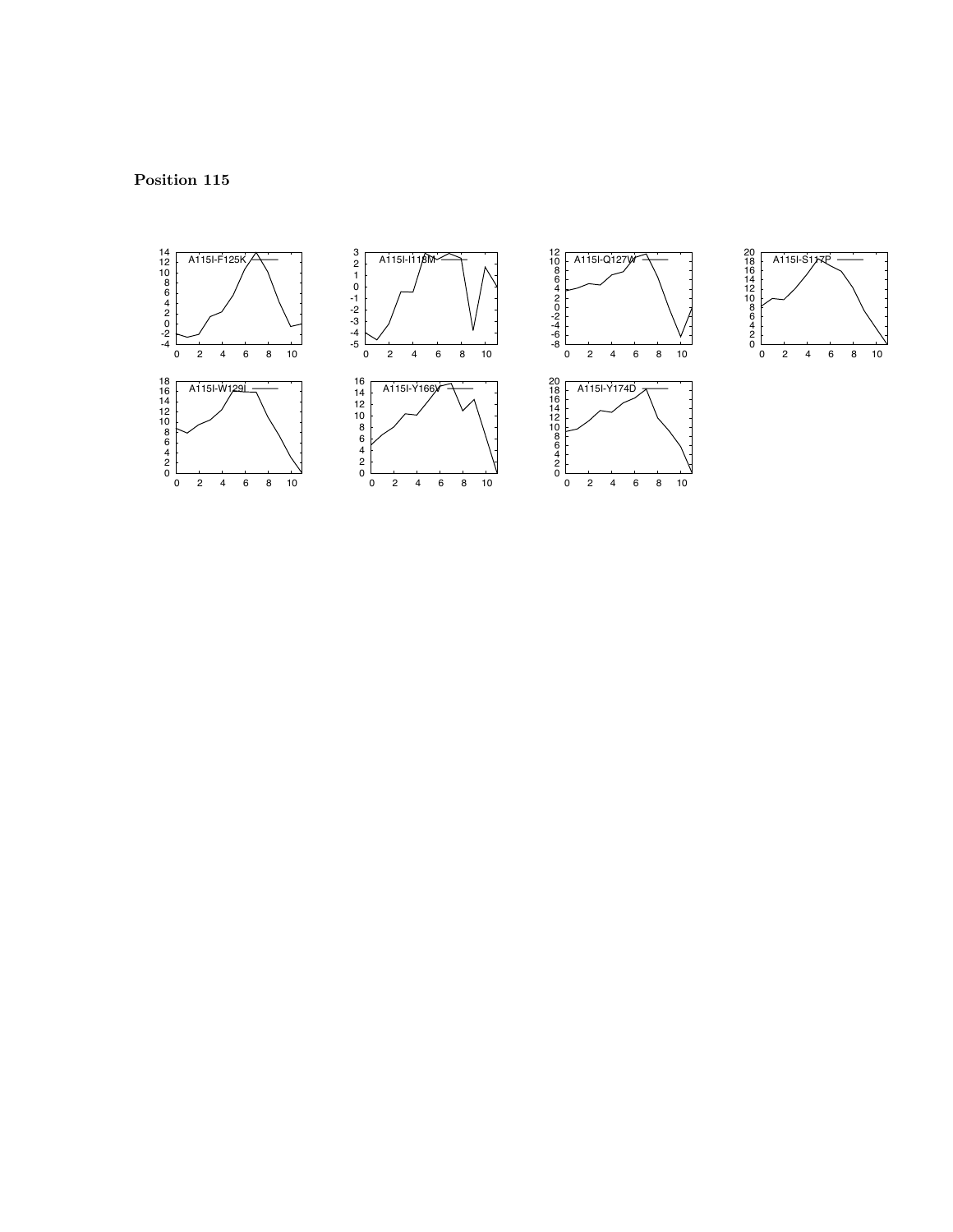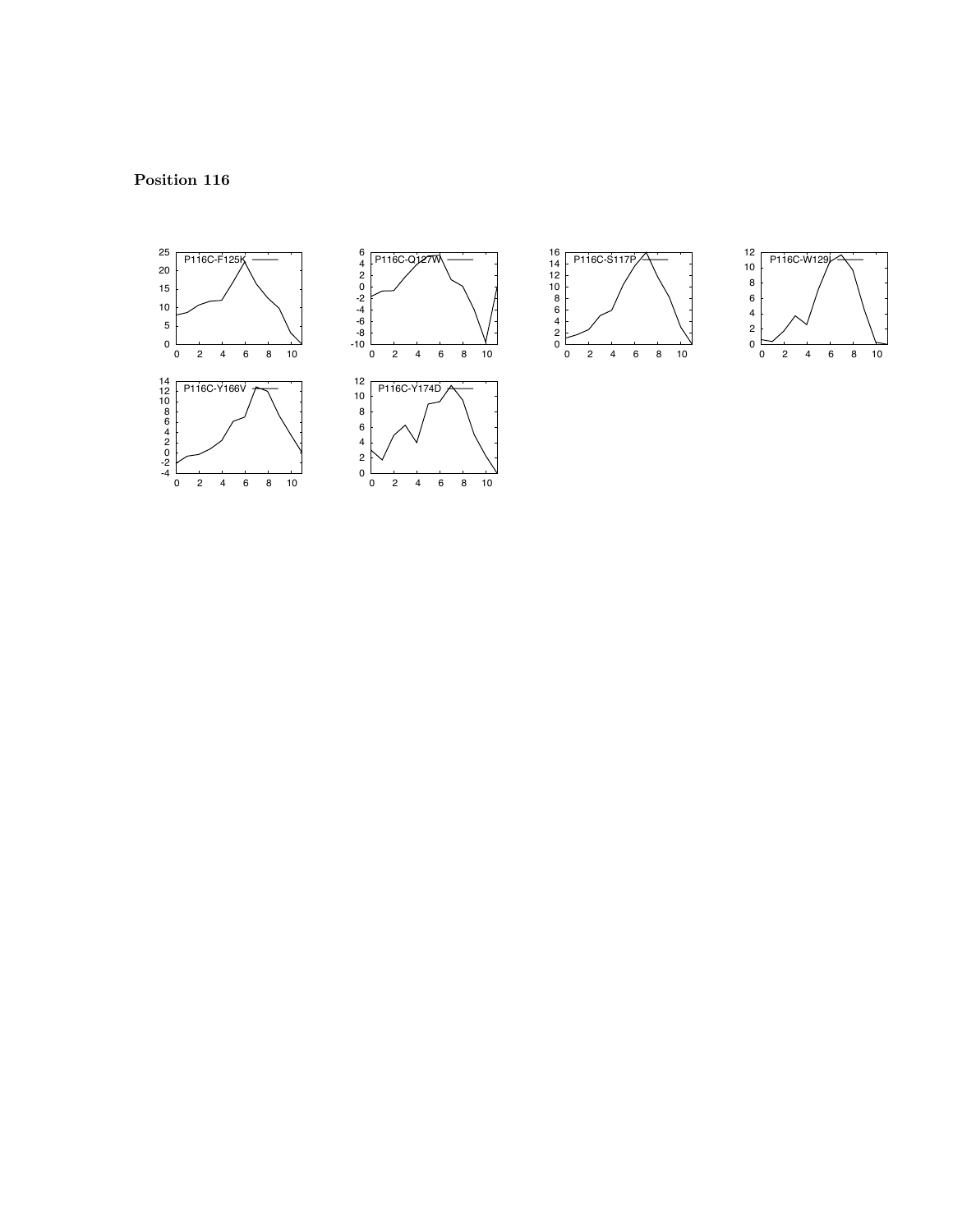Position 117

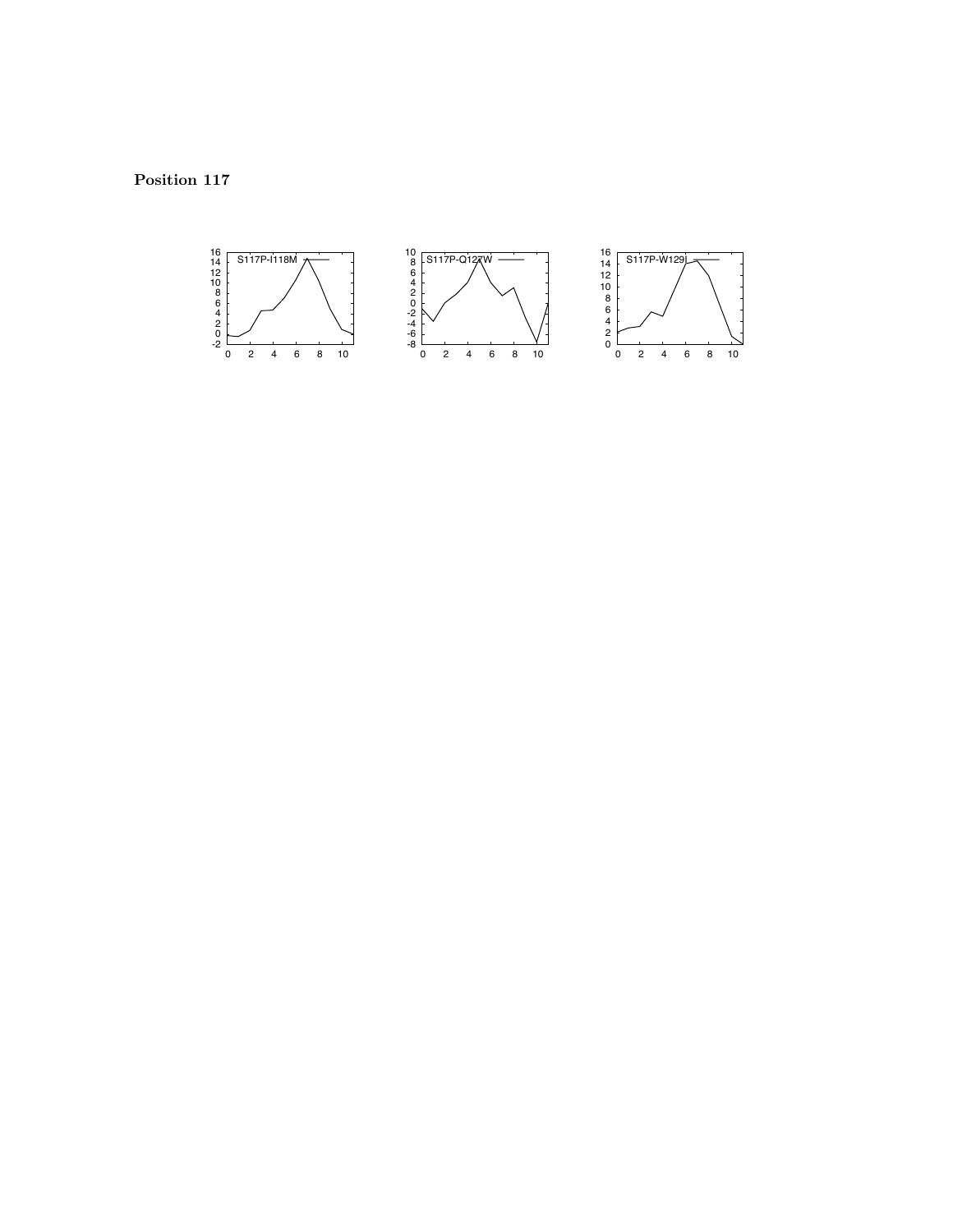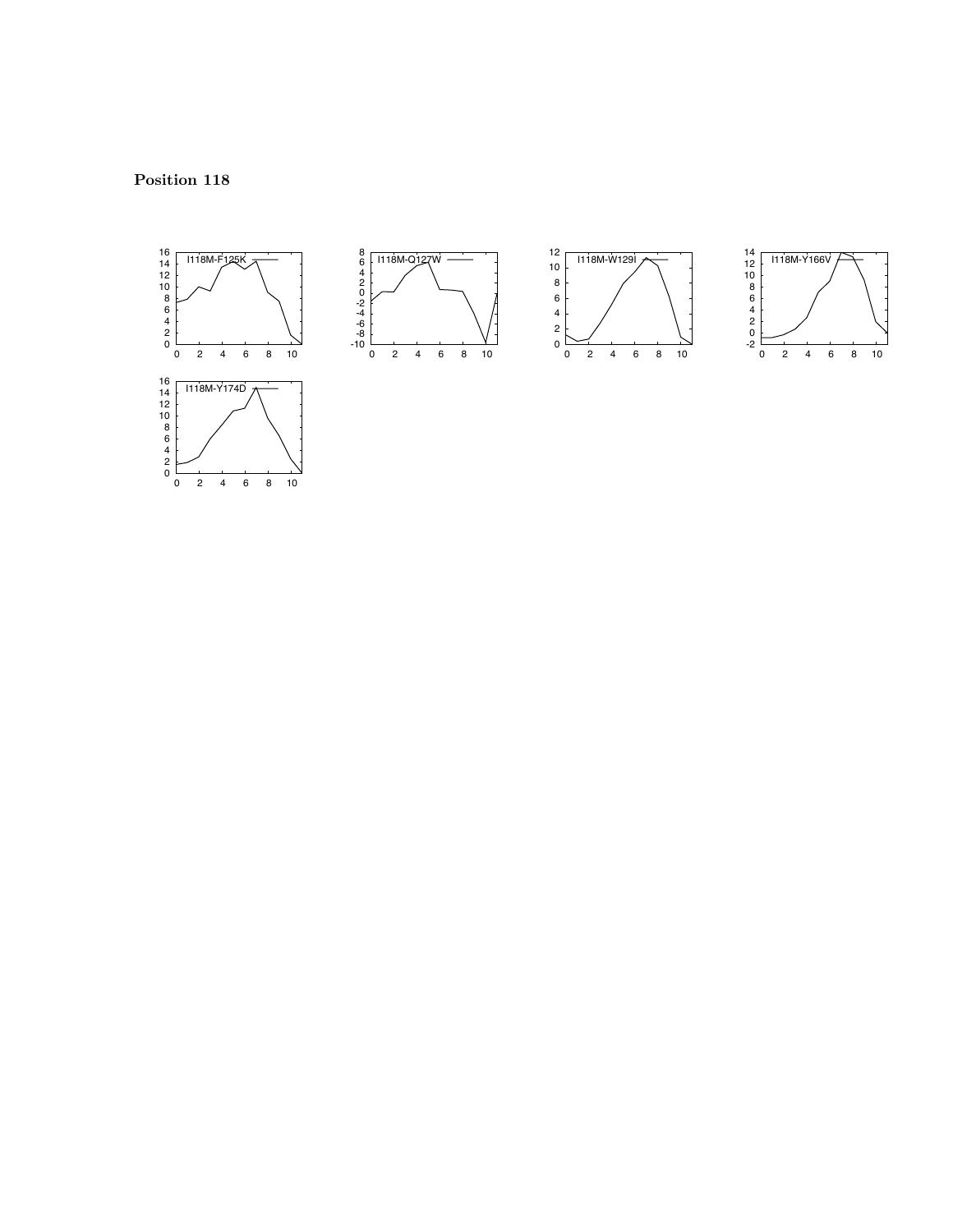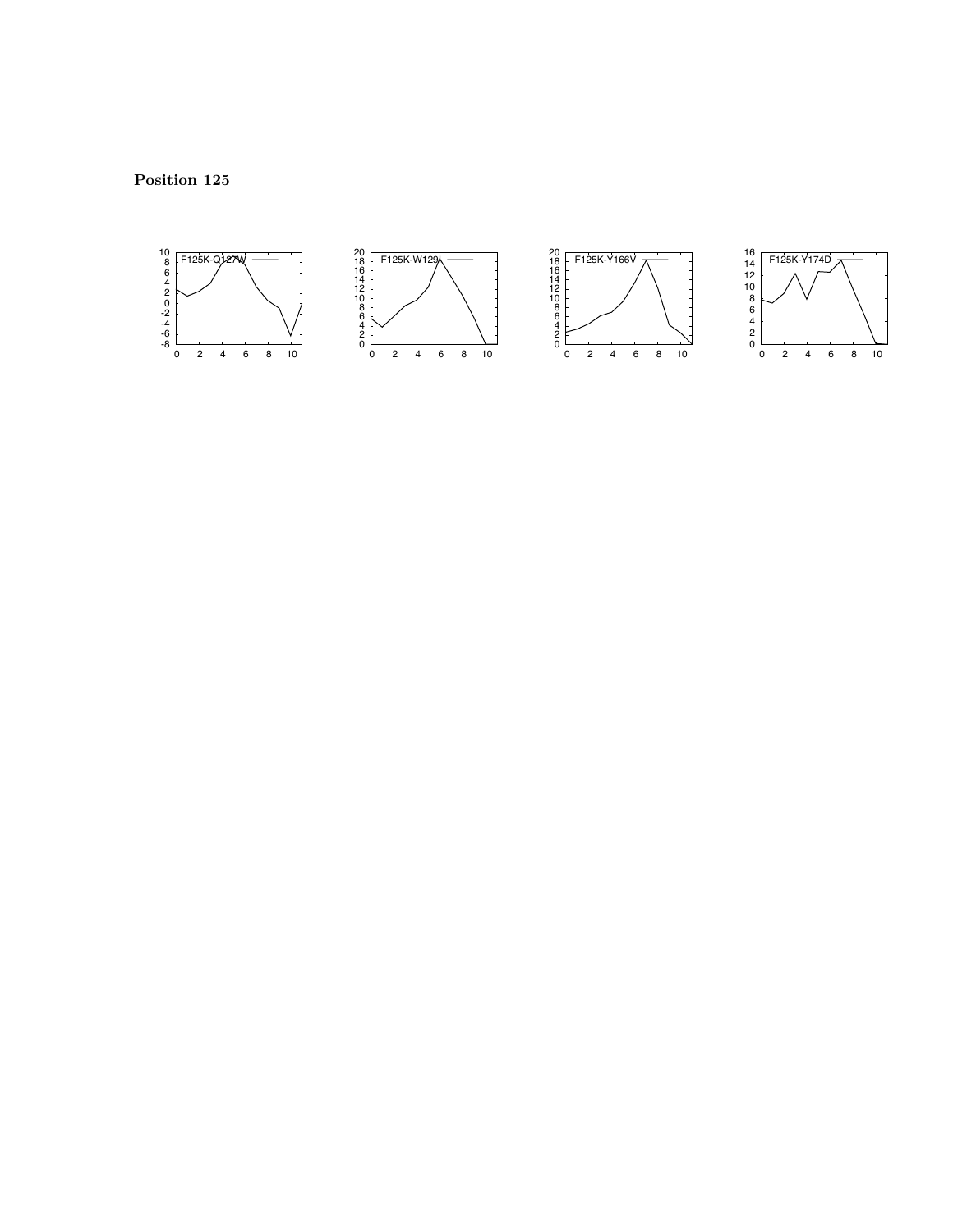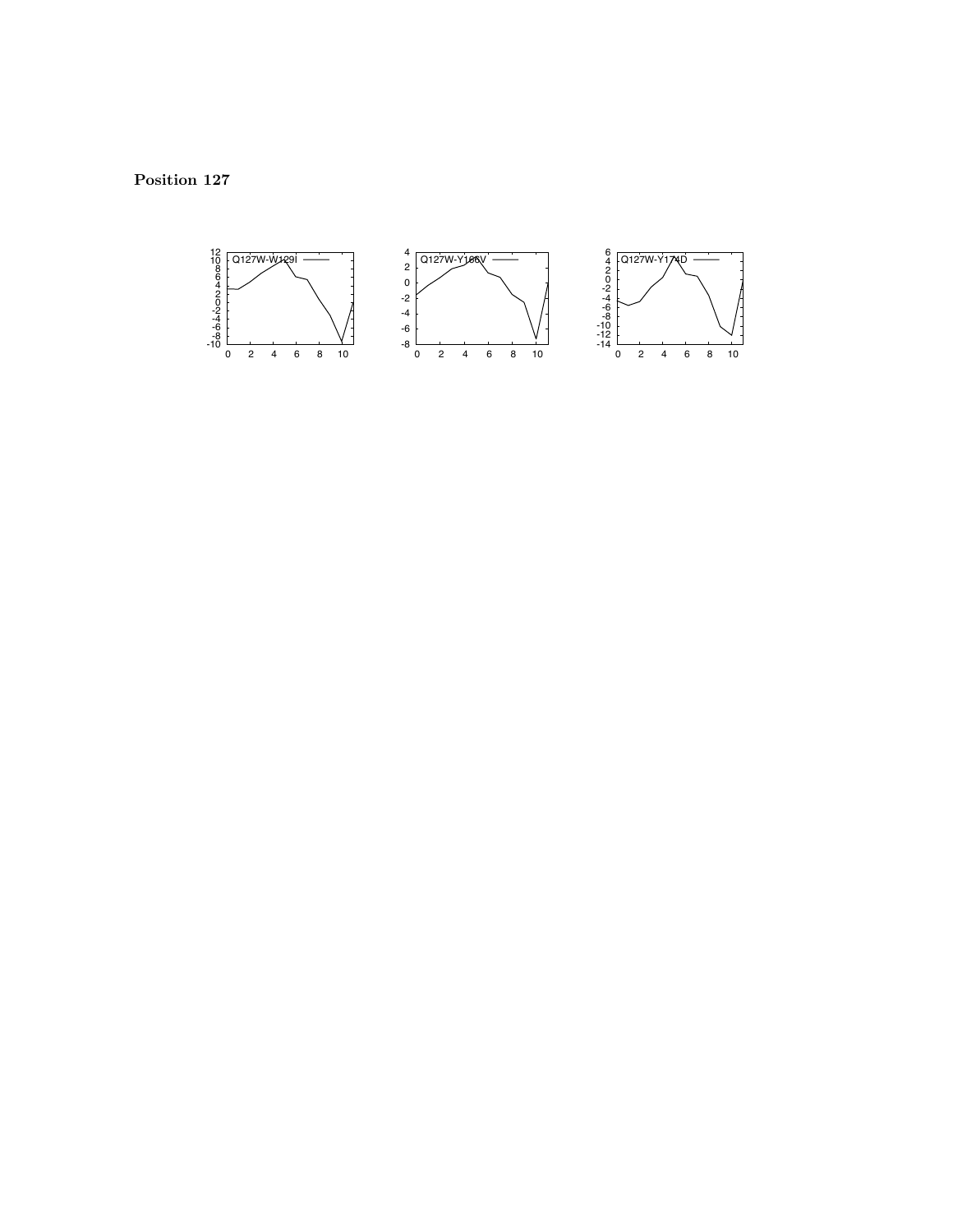